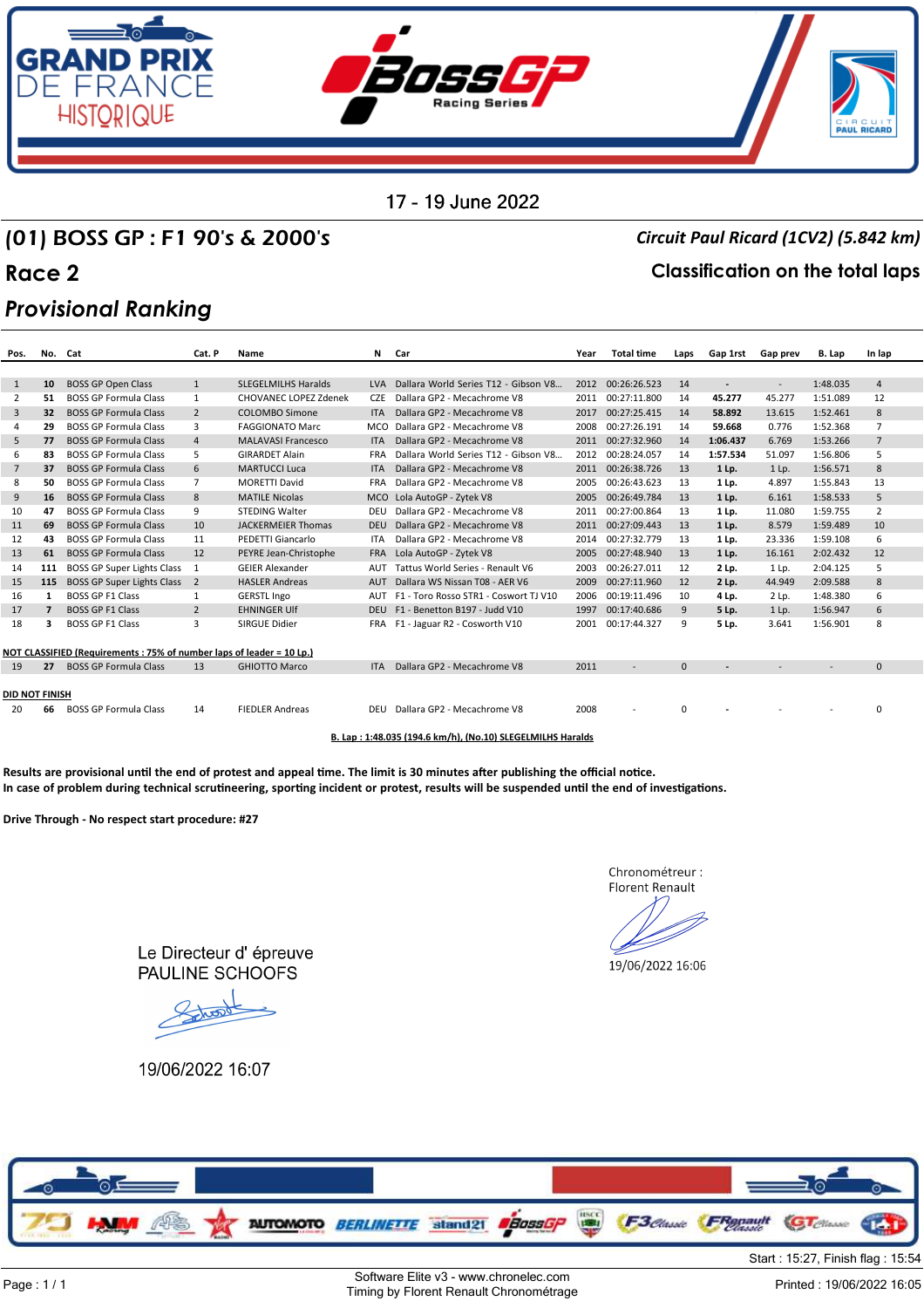

# (01) BOSS GP : F1 90's & 2000's *Circuit Paul Ricard (1CV2) (5.842 km)*

**Race 2 Lap chart**

| Start:            |                 | 7               | 3. | 10              | -51 | 32 | -29 | 27 | -77 | 37 | 83 | 16 | 47 | 69  | 43  | 50  | -61     |       | 111 115 66 |  |
|-------------------|-----------------|-----------------|----|-----------------|-----|----|-----|----|-----|----|----|----|----|-----|-----|-----|---------|-------|------------|--|
|                   |                 |                 |    |                 |     |    |     |    |     |    |    |    |    |     |     |     |         |       |            |  |
| Lap <sub>0</sub>  |                 |                 |    |                 |     |    |     |    |     |    |    |    |    |     |     |     |         |       |            |  |
| Lap 1             |                 |                 | 3  | 10              | -51 | 32 | 29  | 83 | 77  | 47 | 43 | 16 | 69 | 61  | 111 | 50  | 37      | 115   |            |  |
| Lap 2             |                 |                 | 3  | 10 <sup>1</sup> | 51  | 32 | 29  | 77 | 83  | 47 | 16 | 43 | 69 | 50  | 37  | 61  | 111 115 |       |            |  |
| Lap <sub>3</sub>  |                 |                 | 3  | 10              | -51 | 32 | 29  | 77 | 83  | 47 | 16 | 43 | 69 | 37  | 50  | 61  | 111     | - 115 |            |  |
| Lap 4             |                 |                 | 3  | 10 <sup>°</sup> | 51  | 32 | 29  | 77 | 83  | 47 | 16 | 37 | 43 | 69  | 50  | 61  | 111     | 115   |            |  |
| Lap 5             |                 |                 | 10 | 3               | 51  | 32 | 29  | 77 | 83  | 16 | 47 | 37 | 50 | 43  | 69  | 61  | 111     | 115   |            |  |
| Lap <sub>6</sub>  |                 | 10 <sup>1</sup> | 7  | 3               | 51  | 32 | 29  | 77 | 83  | 16 | 47 | 37 | 50 | 43  | 69  | 61  | 111     | 115   |            |  |
| Lap 7             |                 | 10              |    | 3               | 51  | 32 | 29  | 77 | 83  | 16 | 37 | 47 | 50 | 69  | 43  | 61  | 111     | 115   |            |  |
| Lap 8             |                 | 10 <sup>1</sup> |    | 3               | 51  | 32 | 29  | 77 | 83  | 16 | 37 | 47 | 50 | 69  | 43  | 61  | 111     | 115   |            |  |
| Lap 9             |                 | 10              |    | 3               | 51  | 32 | 29  | 77 | 83  | 37 | 16 | 50 | 47 | 69  | 43  | 61  | 111     | 115   |            |  |
| Lap <sub>10</sub> | 10              |                 | 51 | 32              | 29  | 77 | 83  | 37 | 16  | 50 | 47 | 69 | 43 | 61  | 111 | 115 |         |       |            |  |
| Lap 11            | 10              | 51              | 32 | 29              | 77  | 83 | 37  | 16 | 50  | 47 | 69 | 43 | 61 | 111 | 115 |     |         |       |            |  |
| Lap <sub>12</sub> | 10              | 51              | 32 | 29              | 77  | 83 | 37  | 50 | 16  | 47 | 69 | 43 | 61 | 111 | 115 |     |         |       |            |  |
| Lap 13            | 10              | 51              | 32 | 29              | 77  | 83 | 37  | 50 | 16  | 47 | 69 | 43 | 61 |     |     |     |         |       |            |  |
| Lap <sub>14</sub> | 10 <sup>1</sup> | 51              | 32 | 29              | 77  | 83 |     |    |     |    |    |    |    |     |     |     |         |       |            |  |

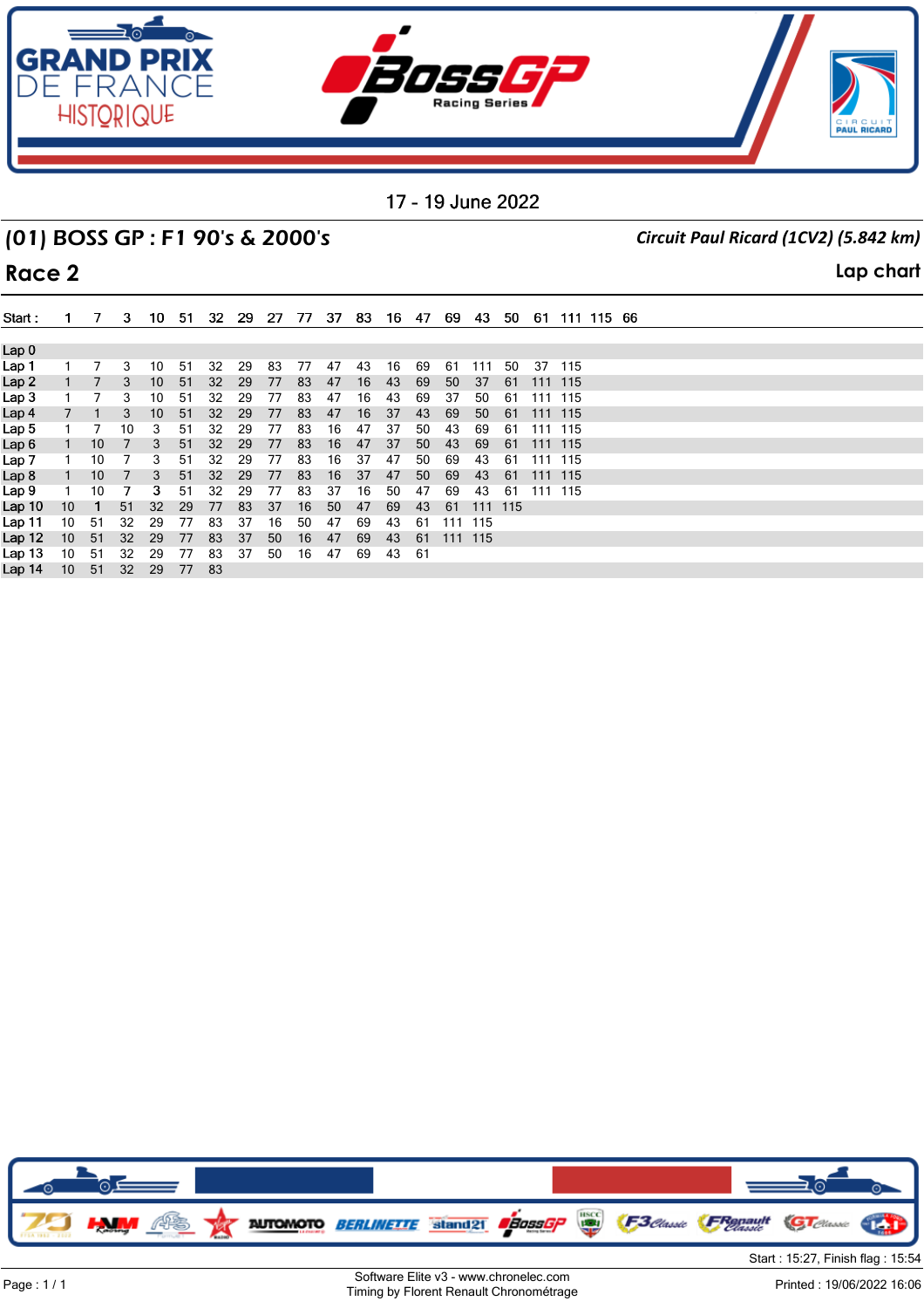

## (01) BOSS GP : F1 90's & 2000's *Circuit Paul Ricard (1CV2) (5.842 km)*

**Race 2 Lap by lap**

Laps Time  $S<sub>1</sub>$ S<sub>2</sub> **SP** S<sub>3</sub> L. Lap Laps Time  $S<sub>1</sub>$  $S<sub>2</sub>$ **SP** S<sub>3</sub> L. Lap No. 1, GERSTL Ingo, Pos. 16 12 15:50:35 30.164 33.528 274.1 47.334 1:51.026 1 15:29:50 35.080 35.807 267.3 51.329 2:02.216 13 15:52:25 30.350 33.030 268.6 46.491 1:49.871 2 15:31:50 33.949 34.621 264.0 50.946 1:59.516 14 15:54:14 30.266 32.856 260.2 46.315 1:49.437 3 15:33:47 32.388 35.191 266.0 49.971 1:57.550 - - - - - - - 4 15:35:46 32.327 35.312 262.1 51.235 1:58.874 5 15:37:41 32.902 33.150 259.6 48.525 1:54.577 No. 16, MATILE Nicolas, Pos. 9 6 15:39:29 29.975 32.110 281.9 46.295 1:48.380 1 15:30:46 1:25.730 39.105 233.2 53.162 2:57.997 2 15:32:46 33.837 36.105 49.963 1:59.905 7 15:41:19 29.907 32.750 267.3 47.006 1:49.663 8 15:43:08 32.980 276.2 46.464 1:49.059 3 15:34:45 32.622 35.904 234.7 50.299 1:58.825 9 15:44:58 30.009 - - - - 1:50.243<br>10 15:46:59 32.291 32.021 276.9 57.106 Pit In 4 15:36:44 32.636 228.3 50.960 1:59.379 10 15:46:59 32.291 276.9 57.106 Pit In 5 15:38:42 32.674 35.898 230.7 49.961 1:58.533 6 15:40:41 32.719 35.976 229.2 50.171 1:58.866 - - - - - - - 7 15:42:40 32.664 35.997 225.9 50.159 1:58.820 No. 3, SIRGUE Didier, Pos. 18 8 15:44:39 32.989 35.830 241.0 50.145 1:58.964<br>9 15:46:38 33.198 35.884 241.6 50.141 1:59.223 1 15:29:52 37.247 35.136 280.5 51.390 2:03.773 9 15:46:38 33.198 35.884 50.141 1:59.223 2 15:31:51 33.961 35.050 257.7 50.814 1:59.825 10 15:48:38 36.251 230.2 50.431 1:59.302 3 15:33:49 32.874 259.6 50.385 1:57.794 11 15:50:38 33.081 36.374 231.7 51.006 2:00.461 4 15:35:47 32.486 34.853 257.1 50.468 1:57.807 12 15:52:38 33.795 36.287 235.8 50.330 2:00.412 5 15:37:45 32.684 34.777 264.7 50.308 1:57.769 13 15:54:38 33.035 36.116 233.2 49.946 1:59.097 6 15:39:43 32.524 34.563 272.7 51.222 1:58.309 - - - - - - - 7 15:41:40 34.537 260.8 50.459 1:57.172 8 15:43:37 32.484 34.622 257.1 49.795 1:56.901 No. 29, FAGGIONATO Marc, Pos. 4 9 15:45:32 33.110 35.060 263.4 46.807 Pit In 1 15:30:36 1:23.804 35.271 257.1 48.924 2:47.999 2 15:32:30 31.671 34.524 247.7 47.876 1:54.071 - - - - - - - 3 15:34:24 31.363 34.622 251.7 47.835 1:53.820 No. 7, EHNINGER Ulf, Pos. 17 4 15:36:17 31.223 34.430 270.0 47.966 1:53.619 1 15:29:50 36.138 35.890 260.2 50.574 2:02.602 5 15:38:10 31.086 34.118 262.7 1:52.486 2 15:31:50 34.125 35.228 248.8 50.347 1:59.700 6 15:40:03 31.256 33.835 245.4 48.211 1:53.302<br>7 15:41:55 31.113 33.953 251.7 47.302 1:52.368 3 15:33:48 32.634 35.079 260.2 1:57.419 7 15:41:55 31.113 33.953 251.7 47.302 8 15:43:48 31.059 33.973 275.5 47.428 1:52.460 4 15:35:46 32.675 35.655 262.1 49.927 1:58.257 5 15:37:43 31.856 35.092 249.4 50.253 1:57.201<br>6 15:39:40 31.905 35.001 253.5 50.041 1:56.947 9 15:45:41 31.116 34.072 257.7 47.410 1:52.598 6 15:39:40 31.905 35.001 253.5 10 15:47:34 31.280 35.103 254.1 47.361 1:53.744 7 15:41:37 31.944 35.016 251.1 49.991 1:56.951 11 15:49:29 31.999 34.199 246.0 48.676 1:54.874 8 15:43:34 32.433 34.869 267.9 49.973 1:57.275 12 15:51:24 32.178 34.665 253.5 47.688 1:54.531 9 15:45:28 32.117 35.461 265.3 46.756 Pit In 13 15:53:17 31.642 34.619 252.9 47.552 1:53.813 14 15:55:14 31.421 34.816 246.0 50.269 1:56.506 - - - - - - - - - - - - - - No. 10, SLEGELMILHS Haralds, Pos. 1 1 15:30:28 1:20.128 33.354 256.5 46.404 2:39.886 No. 32. COLOMBO Simone, Pos. 3 2 15:32:16 29.999 32.917 265.3 45.875 1:48.791<br>3 15:34:05 30.000 32.826 255.9 45.764 1:48.590 1 15:30:33 1:22.587 35.388 246.0 47.614 2:45.589 3 15:34:05 30.000 32.826 255.9 45.764 1:48.590<br>4 15:35:53 29.909 30.596 274.8 47.530 1:48.035 2 15:32:28 31.859 34.772 245.4 47.922 1:54.553 4 15:35:53 29.909 30.596 274.8 47.530 1:48.035 3 15:34:22 31.491 34.440 257.7 47.788 1:53.719 5 15:37:43 30.430 32.982 264.7 46.915 1:50.327 4 15:36:15 31.535 34.307 246.5 47.095 1:52.937 6 15:39:35 31.960 33.461 282.7 46.643 1:52.064 5 15:38:09 31.880 34.750 237.8 47.363 1:53.993 7 15:41:24 30.000 33.013 259.6 45.895 1:48.908 6 15:40:02 31.426 34.438 247.7 47.472 1:53.336 8 15:43:14 30.177 33.109 267.9 46.466 1:49.752 7 15:41:55 31.293 246.5 47.229 1:52.663 8 15:43:47 34.258 251.7 46.966 9 15:45:03 30.172 32.788 260.2 46.175 1:49.135 1:52.461 10 15:46:54 31.172 32.986 255.3 46.604 1:50.762 9 15:45:40 31.403 34.429 259.6 47.027 1:52.859 11 15:48:44 30.088 32.993 286.4 46.858 1:49.939 10 15:47:34 31.645 34.875 262.1 47.362 1:53.882

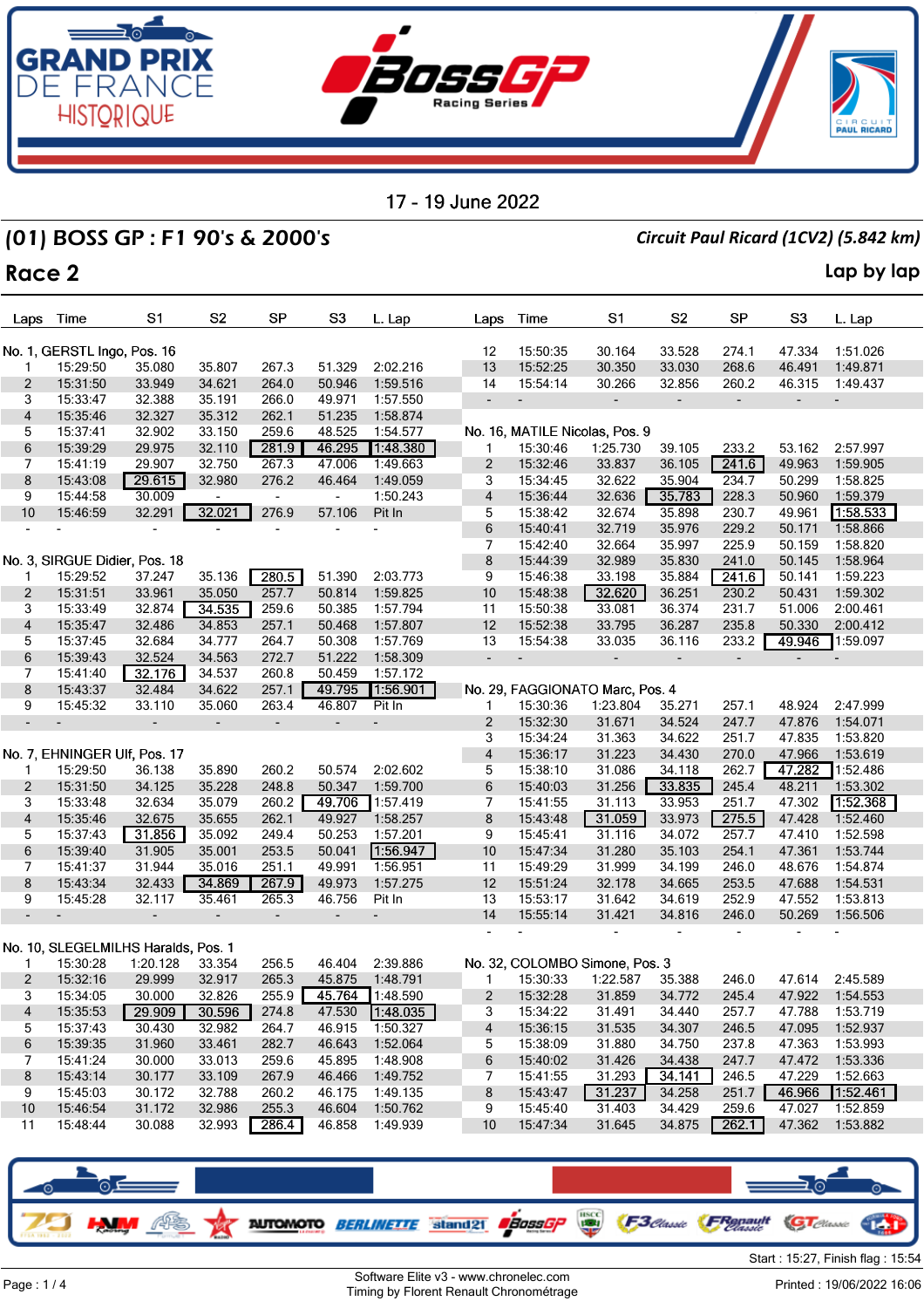

### (01) BOSS GP : F1 90's & 2000's *Circuit Paul Ricard (1CV2) (5.842 km)*

### **Race 2 Lap by lap**

Laps Time  $S<sub>1</sub>$ S<sub>2</sub> **SP** S<sub>3</sub> L. Lap Laps Time  $S<sub>1</sub>$  $S<sub>2</sub>$ **SP** S<sub>3</sub> L. Lap No. 32, COLOMBO Simone, Pos. 3 10 15:48:47 33.084 35.948 250.5 51.235 2:00.267<br>11 15:50:48 33.272 35.994 262.1 51.193 2:00.459 11 15:49:29 32.102 34.465 251.7 48.282 1:54.849 11 15:50:48 33.272 35.994 262.1 51.193 2:00.459 12 15:51:23 32.430 34.629 255.3 47.495 1:54.554 12 15:52:48 32.886 36.312 250.0 2:00.368 13 15:53:17 31.624 34.766 248.8 47.310 1:53.700 13 15:54:49 33.044 35.834 237.3 51.632 2:00.510 14 15:55:13 31.707 34.999 251.1 49.614 1:56.320 - - - - - - - - - - - - - - No. 50, MORETTI David, Pos. 8 No. 37, MARTUCCI Luca, Pos. 7 1 15:30:50 1:28.897 37.885 252.9 55.177 3:01.959 1 15:30:51 1:24.936 47.096 242.6 51.399 3:03.431 2 15:32:52 34.831 36.763 242.1 50.527 2:02.121 2 15:32:53 33.705 37.886 49.715 2:01.306 3 15:34:53 32.645 36.835 240.5 51.668 2:01.148 3 15:34:52 32.528 35.820 259.6 51.176 1:59.524 4 15:36:54 32.665 36.013 52.143 2:00.821 4 15:36:51 33.029 35.765 247.7 50.088 1:58.882 5 15:38:54 33.533 36.150 240.0 50.038 1:59.721 5 15:38:48 32.462 257.7 48.851 1:56.731 6 15:40:51 31.857 34.971 251.1 50.145 1:56.973 6 15:40:45 32.477 35.811 241.0 49.278 1:57.566 7 15:42:48 31.736 35.591 246.5 49.720 1:57.047 7 15:42:43 32.625 35.665 246.0 49.119 1:57.409 8 15:44:47 32.219 35.739 251.1 51.190 1:59.148 8 15:44:39 32.126 35.440 266.0 49.005  $1:56.571$ 9 15:46:44 32.754 35.634 248.8 49.230 1:57.618 9 15:46:36 32.206 35.787 244.8 49.178 1:57.171 10 15:48:41 35.147 251.1 49.450 1:56.226 10 15:48:34 32.336 35.745 252.9 49.151 1:57.232 11 15:50:38 31.903 35.011 229.2 50.756 1:57.670<br>12 15:52:36 33.051 34.854 247.7 49.423 1:57.328 11 15:50:31 32.317 35.599 256.5 49.413 1:57.329 12 15:52:36 33.051 247.7 49.423 1:57.328 12 15:52:29 32.770 36.580 252.9 48.899 1:58.249 13 15:54:31 31.791 35.081 240.5 48.971 1:55.843 13 15:54:27 32.723 35.766 250.0 1:57.325 - - - - - - - - - - - - - - No. 51, CHOVANEC LOPEZ Zdenek, Pos. 2 1 15:30:31 1:21.014 34.464 243.2 47.360 2:42.838 No. 43, PEDETTI Giancarlo, Pos. 12 2 15:32:25 31.599 34.567 240.5 47.845 1:54.011 1 15:30:45 1:27.222 37.714 244.3 52.695 2:57.631 2 15:32:50 34.535 37.033 252.3 52.673 2:04.241 3 15:34:19 31.716 34.517 238.4 47.957 1:54.190 3 15:34:51 33.499 36.106 257.7 51.505 2:01.110 4 15:36:12 31.461 34.440 252.3 47.624 1:53.525 4 15:36:53 33.416 35.858 233.7 52.582 2:01.856 5 15:38:05 31.329 34.225 47.122 1:52.676 5 15:38:55 33.806 36.131 251.7 52.241 2:02.178 6 15:39:58 31.368 34.140 244.3 47.249 1:52.757 50.741 6 15:40:54 32.534 35.833 238.4 1:59.108 7 15:41:51 31.288 34.185 253.5 47.404 1:52.877 7 15:42:59 33.413 37.127 249.4 54.809 2:05.349 8 15:43:43 31.257 34.355 246.5 46.586 1:52.198 8 15:45:02 33.523 36.110 52.953 2:02.586 9 15:45:36 31.007 34.102 247.1 47.823 1:52.932 9 15:47:06 35.151 36.372 251.1 52.158 2:03.681 10 15:47:29 31.229 34.216 229.2 47.514 1:52.959 10 15:49:08 33.643 36.338 242.6 52.626 2:02.607 11 15:49:21 30.948 34.393 246.5 1:51.887 11 15:51:11 33.095 36.312 257.7 53.211 2:02.618 12 15:51:12 30.573 33.743 255.9 46.773 1:51.089 12 15:53:14 33.994 36.322 257.7 53.146 2:03.462 13 15:53:06 32.019 34.863 225.0 47.833 1:54.715 13 15:55:21 34.426 37.852 243.2 54.074 2:06.352 14 15:55:00 31.036 33.933 240.5 48.177 1:53.146 - - - - - - - - - - - - - - No. 47, STEDING Walter, Pos. 10 No. 61, PEYRE Jean-Christophe, Pos. 13 1 15:30:43 1:26.625 37.233 248.8 51.597 2:55.455 1 15:30:48 1:28.520 39.204 236.8 52.497 3:00.221 2 15:32:43 32.591 35.746 244.8 51.418 2 15:32:56 35.753 39.498 232.2 52.763 2:08.014 3 15:34:43 32.733 35.697 262.1 51.528 1:59.958<br>4 15:36:43 32.408 35.579 255.9 52.042 2:00.029 3 15:35:00 34.191 37.729 221.3 52.151 2:04.071 15:36:43 32.408 35.579 255.9 15:37:04 34.320 37.455 238.9 5 15:38:44 32.832 35.642 245.4 52.210 2:00.684 5 15:39:09 34.443 37.605 234.7 52.409 2:04.457 6 15:40:44 33.001 36.302 244.3 51.312 2:00.615 6 15:41:12 34.210 37.195 229.7 52.159 2:03.564 7 15:42:46 32.790 36.808 254.7 52.038 2:01.636 7 15:43:17 34.147 36.953 234.2 53.412 2:04.512 8 15:44:46 32.454 36.289 247.1 51.373 2:00.116 8 15:45:20 33.985 37.215 241.6 52.149 2:03.349 9 15:46:47 33.162 36.559 255.3 51.291 2:01.012 9 15:47:24 34.141 37.230 231.7 52.854 2:04.225



Start : 15:27, Finish flag : 15:54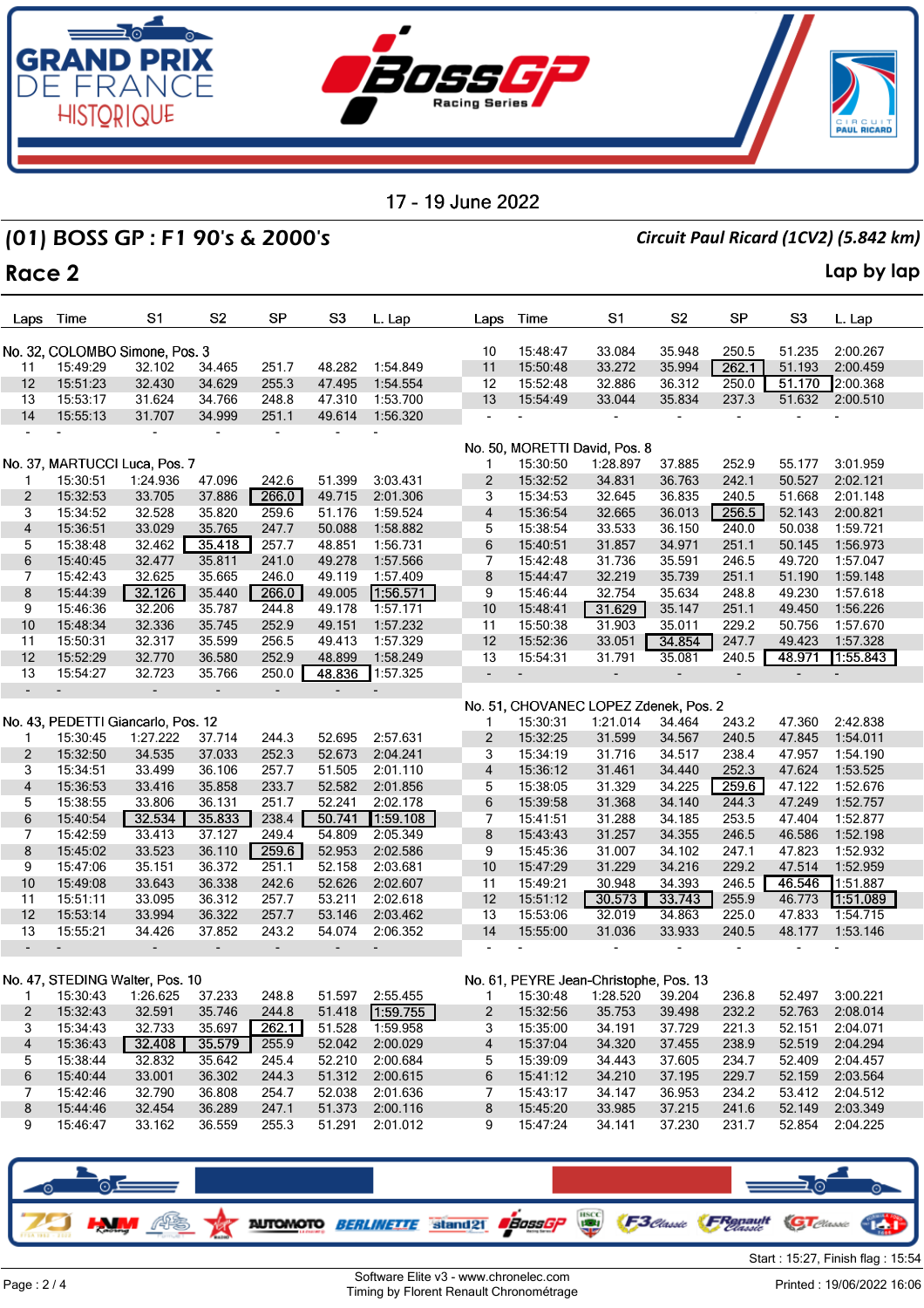

# (01) BOSS GP : F1 90's & 2000's *Circuit Paul Ricard (1CV2) (5.842 km)*

## **Race 2 Lap by lap**

| Laps                                | Time     | S <sub>1</sub>                         | S <sub>2</sub>           | <b>SP</b>                | S <sub>3</sub>           | L. Lap   | Laps           | Time     | S <sub>1</sub>                    | S <sub>2</sub> | <b>SP</b> | S <sub>3</sub> | L. Lap   |
|-------------------------------------|----------|----------------------------------------|--------------------------|--------------------------|--------------------------|----------|----------------|----------|-----------------------------------|----------------|-----------|----------------|----------|
|                                     |          |                                        |                          |                          |                          |          |                |          |                                   |                |           |                |          |
|                                     |          | No. 61, PEYRE Jean-Christophe, Pos. 13 |                          |                          |                          |          | 9              | 15:46:22 | 32.462                            | 35.652         | 219.9     | 49.600         | 1:57.714 |
| 10                                  | 15:49:28 | 33.805                                 | 37.400                   | 222.2                    | 52.016                   | 2:03.221 | 10             | 15:48:21 | 32.308                            | 35.622         | 236.3     | 51.199         | 1:59.129 |
| 11                                  | 15:51:31 | 34.462                                 | 36.705                   | 216.8                    | 51.628                   | 2:02.795 | 11             | 15:50:19 | 32.437                            | 35.590         | 242.6     | 50.018         | 1:58.045 |
| 12                                  | 15:53:33 | 33.323                                 | 37.403                   | 244.3                    | 51.706                   | 2:02.432 | 12             | 15:52:16 | 32.126                            | 35.574         | 248.8     | 49.745         | 1:57.445 |
| 13                                  | 15:55:37 | 34.281                                 | 36.941                   | 238.4                    | 52.563                   | 2:03.785 | 13             | 15:54:14 | 32.347                            | 35.616         | 239.4     | 49.663         | 1:57.626 |
|                                     |          |                                        |                          |                          |                          |          | 14             | 15:56:12 | 32.459                            | 35.532         | 230.7     | 49.923         | 1:57.914 |
| No. 69, JACKERMEIER Thomas, Pos. 11 |          |                                        |                          |                          |                          |          |                |          |                                   |                |           |                |          |
| 1                                   | 15:30:47 | 1:28.048                               | 37.674                   | 244.3                    | 52.979                   | 2:58.701 |                |          | No. 111, GEIER Alexander, Pos. 14 |                |           |                |          |
| $\overline{c}$                      | 15:32:50 | 34.168                                 | 37.330                   | 238.4                    | 52.488                   | 2:03.986 | 1              | 15:30:49 | 1:29.872                          | 38.829         | 208.8     | 52.686         | 3:01.387 |
| 3                                   | 15:34:52 | 33.223                                 | 36.551                   | 237.8                    | 51.551                   | 2:01.325 | $\overline{c}$ | 15:32:57 | 35.049                            | 39.538         | 216.0     | 53.207         | 2:07.794 |
| 4                                   | 15:36:53 | 32.932                                 | 36.297                   | 243.7                    | 52.139                   | 2:01.368 | 3              | 15:35:01 | 34.336                            | 37.557         | 208.8     | 52.403         | 2:04.296 |
| 5                                   | 15:38:55 | 33.748                                 | 37.093                   | 244.3                    | 50.943                   | 2:01.784 | 4              | 15:37:06 | 34.075                            | 38.265         | 228.3     | 52.576         | 2:04.916 |
| 6                                   | 15:40:55 | 32.955                                 | 36.159                   | 230.7                    | 50.613                   | 1:59.727 | 5              | 15:39:10 | 33.916                            | 37.648         | 221.7     | 52.561         | 2:04.125 |
| 7                                   | 15:42:55 | 32.908                                 | 36.517                   | 242.1                    | 50.526                   | 1:59.951 | 6              | 15:41:15 | 34.272                            | 37.784         | 216.8     | 52.717         | 2:04.773 |
| 8                                   | 15:44:54 | 33.179                                 | 35.482                   | 243.2                    | 51.126                   | 1:59.787 | 7              | 15:43:21 | 34.494                            | 38.230         | 228.8     | 52.905         | 2:05.629 |
| 9                                   | 15:46:55 | 33.490                                 | 35.984                   | 240.0                    | 51.403                   | 2:00.877 | 8              | 15:45:26 | 34.440                            | 38.037         | 223.6     | 52.868         | 2:05.345 |
| 10                                  | 15:48:55 | 33.112                                 | 35.334                   | 243.2                    | 51.043                   | 1:59.489 | 9              | 15:47:32 | 34.593                            | 38.182         | 234.2     | 53.406         | 2:06.181 |
| 11                                  | 15:50:55 | 32.975                                 | 35.837                   | 241.0                    | 51.147                   | 1:59.959 | 10             | 15:49:38 | 35.010                            | 37.886         | 206.1     | 53.276         | 2:06.172 |
| 12                                  | 15:52:55 | 33.398                                 | 35.761                   | 231.7                    | 51.205                   | 2:00.364 | 11             | 15:51:45 | 35.889                            | 38.328         | 238.4     | 52.722         | 2:06.939 |
| 13                                  | 15:54:57 | 33.180                                 | 36.082                   | 239.4                    | 52.863                   | 2:02.125 | 12             | 15:54:15 | 34.597                            | 57.322         | 230.7     | 57.535         | 2:29.454 |
|                                     |          | $\blacksquare$                         | $\overline{\phantom{a}}$ | $\overline{\phantom{a}}$ | $\overline{\phantom{a}}$ | ÷,       |                |          |                                   |                |           |                |          |
|                                     |          |                                        |                          |                          |                          |          |                |          |                                   |                |           |                |          |
|                                     |          | No. 77, MALAVASI Francesco, Pos. 5     |                          |                          |                          |          |                |          | No. 115, HASLER Andreas, Pos. 15  |                |           |                |          |
| $\mathbf{1}$                        | 15:30:41 | 1:25.981                               | 37.593                   | 246.5                    | 49.491                   | 2:53.065 | 1              | 15:30:56 | 1:31.070                          | 40.824         | 222.2     | 56.247         | 3:08.141 |
| $\overline{c}$                      | 15:32:34 | 31.633                                 | 34.001                   | 251.1                    | 47.841                   | 1:53.475 | $\overline{c}$ | 15:33:08 | 36.372                            | 39.603         | 225.0     | 55.625         | 2:11.600 |
| 3                                   | 15:34:28 | 31.484                                 | 34.383                   | 256.5                    | 47.908                   | 1:53.775 | 3              | 15:35:19 | 36.330                            | 39.187         | 224.5     | 55.781         | 2:11.298 |
| $\overline{\mathbf{4}}$             | 15:36:23 | 32.098                                 | 34.161                   | 260.8                    | 48.599                   | 1:54.858 | 4              | 15:37:30 | 36.797                            | 39.199         | 227.3     | 55.413         | 2:11.409 |
| 5                                   | 15:38:17 | 31.630                                 | 34.331                   | 272.0                    | 48.422                   | 1:54.383 | 5              | 15:39:43 | 36.518                            | 39.131         | 216.8     | 57.191         | 2:12.840 |
| 6                                   | 15:40:11 | 31.747                                 | 34.065                   | 238.9                    | 48.002                   | 1:53.814 | 6              | 15:41:55 | 36.452                            | 39.439         | 220.4     | 55.811         | 2:11.702 |
| 7                                   | 15:42:04 | 31.389                                 | 33.916                   | 258.9                    | 47.961                   | 1:53.266 | 7              | 15:44:06 | 36.165                            | 39.662         | 234.2     | 54.963         | 2:10.790 |
| 8                                   | 15:43:58 | 31.497                                 | 34.452                   | 258.3                    | 48.033                   | 1:53.982 | 8              | 15:46:15 | 35.841                            | 38.847         | 216.4     | 54.900         | 2:09.588 |
| 9                                   | 15:45:53 | 31.670                                 | 33.925                   | 272.7                    | 48.624                   | 1:54.219 | 9              | 15:48:25 | 35.332                            | 38.601         | 212.5     | 55.832         | 2:09.765 |
| 10                                  | 15:47:46 | 31.369                                 | 34.208                   | 254.7                    | 47.927                   | 1:53.504 | 10             | 15:50:35 | 35.928                            | 38.982         | 218.6     | 55.180         | 2:10.090 |
| 11                                  | 15:49:40 | 31.377                                 | 34.114                   | 252.9                    | 47.964                   | 1:53.455 | 11             | 15:52:47 | 37.542                            | 39.256         | 219.9     | 55.658         | 2:12.456 |
| 12                                  | 15:51:34 | 32.082                                 | 34.647                   | 238.9                    | 47.651                   | 1:54.380 | 12             | 15:55:00 | 36.660                            | 39.551         | 225.9     | 56.070         | 2:12.281 |
| 13                                  | 15:53:27 | 31.569                                 | 34.027                   | 248.8                    | 47.735                   | 1:53.331 |                |          |                                   |                |           |                |          |
| 14                                  | 15:55:21 | 31.277                                 | 34.113                   | 250.5                    | 48.063                   | 1:53.453 |                |          |                                   |                |           |                |          |
|                                     |          | $\blacksquare$                         | $\blacksquare$           |                          | $\overline{\phantom{a}}$ |          |                |          |                                   |                |           |                |          |

### No. 83, GIRARDET Alain, Pos. 6

|   | 15:30:40 | 1:25.217 | 37.268 | 238.4 | 50.148 | 2:52.633 |  |
|---|----------|----------|--------|-------|--------|----------|--|
| 2 | 15:32:40 | 33.191   | 36.471 | 222.2 | 49.510 | 1:59.172 |  |
| 3 | 15:34:37 | 32.254   | 35.529 | 230.7 | 49.252 | 1:57.035 |  |
| 4 | 15:36:34 | 32.316   | 35.830 | 226.8 | 49.440 | 1:57.586 |  |
| 5 | 15:38:31 | 32.324   | 35.611 | 246.0 | 48.871 | 1:56.806 |  |
| 6 | 15:40:29 | 32.365   | 35.834 | 237.3 | 49.716 | 1:57.915 |  |
|   | 15:42:26 | 32.157   | 35.783 | 238.9 | 49.035 | 1:56.975 |  |
| 8 | 15:44:24 | 32.529   | 35.510 | 250.0 | 50.023 | 1:58.062 |  |

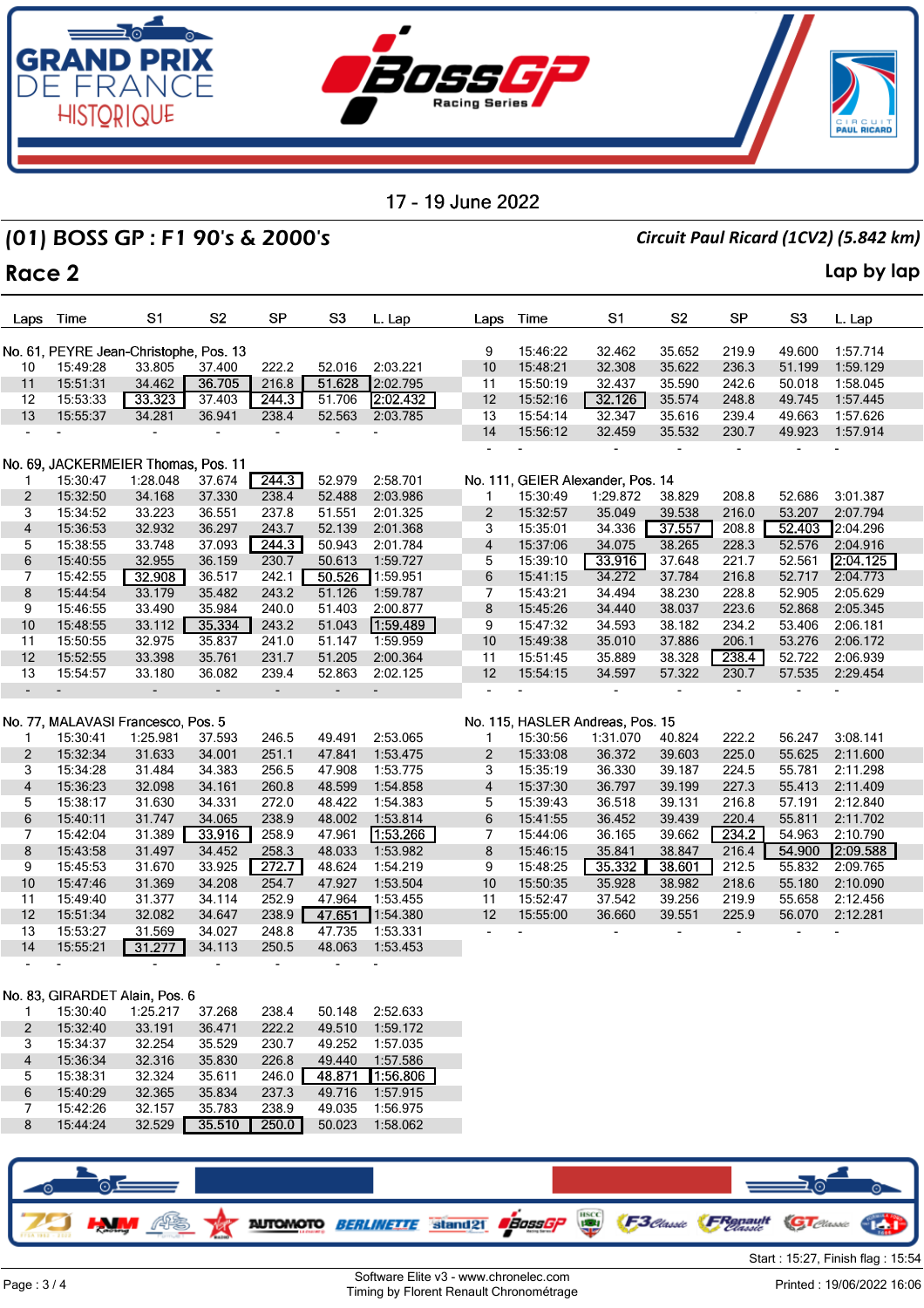

| (01) BOSS GP : F1 90's & 2000's |    |  | Circuit Paul Ricard (1CV2) (5.842 km) |           |  |                |  |  |            |  |  |
|---------------------------------|----|--|---------------------------------------|-----------|--|----------------|--|--|------------|--|--|
| <b>Race 2</b>                   |    |  |                                       |           |  |                |  |  | Lap by lap |  |  |
| l ans l<br>Time                 | S2 |  |                                       | Lans Time |  | S <sub>2</sub> |  |  |            |  |  |